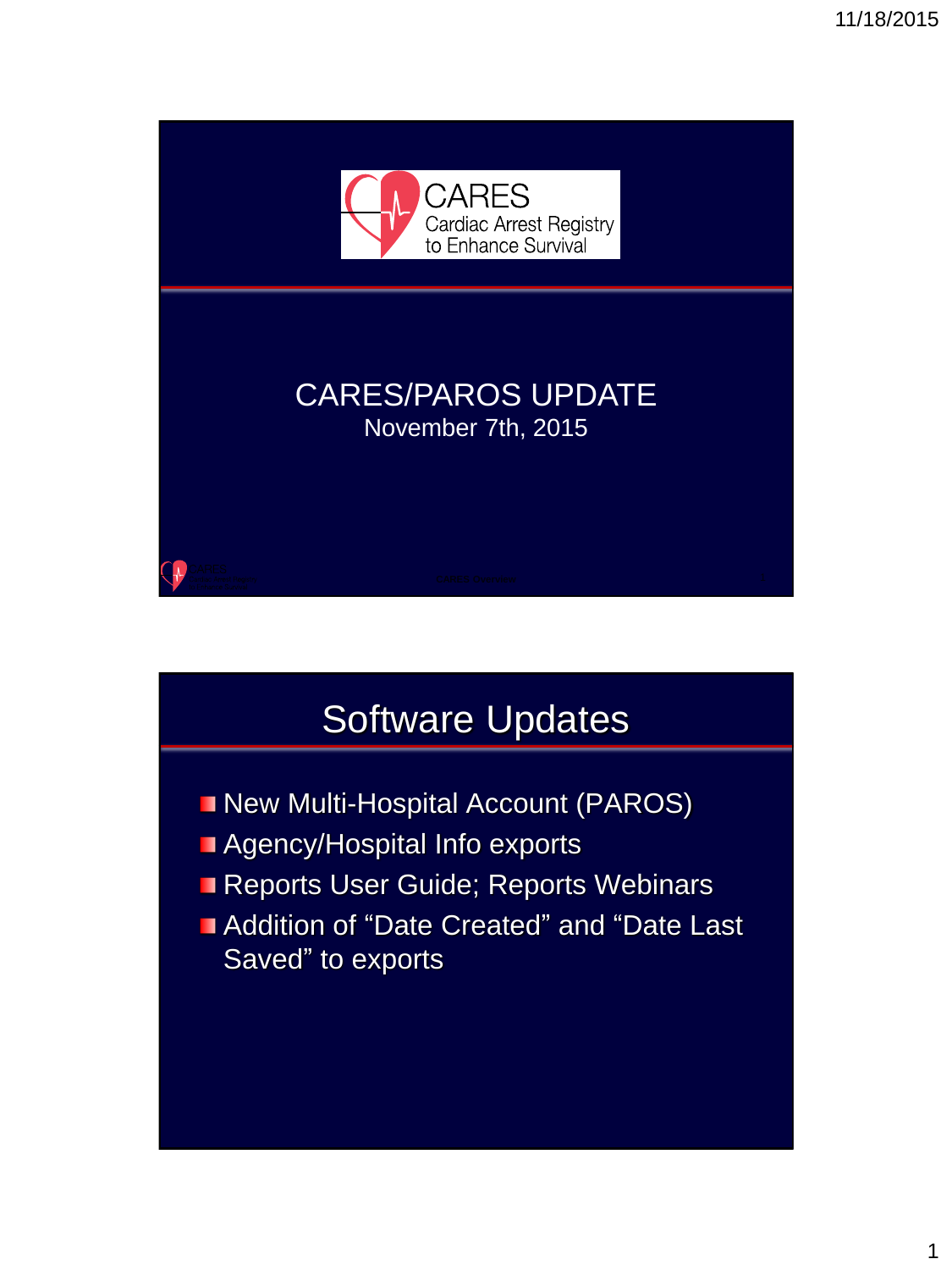### Report Updates

**Utstein Report** 

- Added Bystander Intervention Rates
- **Summary Report** 
	- Filter by Before/After EMS arrival
- **Hospital Report** 
	- Filter by Direct from EMS or Transferred
- **CAD Times Reports** 
	- Added National benchmarking group
- **Filter all reports by First Responder**
- Survival Report

|                                                                                                                                                                  | <b>CARES Survival Report</b><br>All Agencies/National Data<br>Service Date: From US/13 Through 1/31/13   Non-Traumatic Elistopy |                                         |                                                  |                                           |                                                              |  |  |  |  |
|------------------------------------------------------------------------------------------------------------------------------------------------------------------|---------------------------------------------------------------------------------------------------------------------------------|-----------------------------------------|--------------------------------------------------|-------------------------------------------|--------------------------------------------------------------|--|--|--|--|
|                                                                                                                                                                  |                                                                                                                                 | <b>OVERALL</b><br>$N = 3524$            |                                                  |                                           |                                                              |  |  |  |  |
|                                                                                                                                                                  | Total N (%)                                                                                                                     | Exettined<br>ROSC (%)                   | Sarvival to<br><b>Indicated</b><br>admission (%) | Survival to<br>holpital:<br>discharge (%) | Survival to<br>discharge with<br>CPC 1 or 2 <sup>1</sup> (%) |  |  |  |  |
| Total                                                                                                                                                            | 235                                                                                                                             | <b>1982/001 FM</b>                      | 376,227,71                                       | 322 O. C                                  | <b>POT URBS</b>                                              |  |  |  |  |
| Install for reduced<br>Home/Neterlooks<br><b>Manager Hearter</b><br><b>Public Setting</b>                                                                        | 2432 (65.05)<br>439.012.45<br>855 (18.8)                                                                                        | C28 (29.35)<br>124./28.01<br>270 (41.2) | 638 05.81<br><b>86 (19.7)</b><br>PEZ (46 D)      | <b>MY OF PL</b><br>15 (3.4)<br>120 (38.3) | 126 (5.2)<br>RCLEL<br>D7 (14.8)                              |  |  |  |  |
| Аттинг Witnessen Status.<br>Unwitnessed<br><b>Bustanian warehood</b><br>911 Passcoda winners!                                                                    | 1768-231.15<br>107113015<br>454 (12.06)                                                                                         | 309 (22.3)<br>519180.00<br>203 (44.7)   | 532 (18.5)<br>88810015<br>179 (78.4)             | 方は料<br>1081333<br>83 (18.76)              | 42.07.00<br>123 (47)<br>08174.51                             |  |  |  |  |
| <b>Bystander CPR!</b><br><b>Besterview CPR</b><br>No illustrator CFFE                                                                                            | 1342 (43.7)<br>1728 00:35                                                                                                       | 436 (32 in<br><b>NEEL (202 CE)</b>      | 169 (27.4)<br><b>K28 (24.18)</b>                 | 123 (9.15)<br>199,0575                    | 90.85.75<br>75,6639                                          |  |  |  |  |
| Dynastie CPP (sycholog running hypodwallbrass facilty countri-<br>No Syntonday CPP involvates oursing homofinathesists bandly events                             | 802-225.63<br>1912 (64.4)                                                                                                       | 206 035 47<br>862 (27.8)                | 223 (33.6)<br>306 CM 66                          | 95410.75<br>112,000                       | 市販店<br>72.14.50                                              |  |  |  |  |
| In that Arrest Film they<br>Shockable<br>Novabiologiai                                                                                                           | 063.116.01<br>WAST LIKE US                                                                                                      | 304 (45.9)<br><b>NEW CONTIN</b>         | 291 (43 O)<br><b>BRIGHTON</b>                    | 162124.43<br>160,0586                     | 189119.26<br>100,0189                                        |  |  |  |  |
| <b>APO Use</b><br>Bustanzani AED Levi<br>By identity ALD cash (excludes narrow) to contrast trans Sackly arrested<br>Islands ployable (First Responders AFD use) | 155倍(1)<br>100 0216<br>749 (21.2)                                                                                               | 59 (38.1)<br>25 (47.05)<br>P18 (29.2)   | 50 (33 3)<br>DS149-Tr<br>182 (24.4)              | 39 (10.1)<br>18 (54.0)<br>61 DL 21        | 24 ctl-lit<br>15 (30.21)<br>39.00.00                         |  |  |  |  |
| <b>Literatures</b><br>Witnessed and shockable<br>Rental and Editor Dramatical Security                                                                           | 462 (13.1)<br>30011036                                                                                                          | 20515046<br>126167.01                   | 2201108-01<br>125,007.02                         | 107 (29.7)<br>87,09036                    | 110.55 F6<br>24120.51                                        |  |  |  |  |
| <b>HusaBurnes</b><br>aid hypoterma<br>In Personal Property and Converts Consultant                                                                               | 474 (13.5)<br>502.031.49                                                                                                        | $363(72-4)$                             | 280 (55.1)                                       | 83 (17.5)<br>145,039.93                   | 52 (11.9)<br>00 (19.7)                                       |  |  |  |  |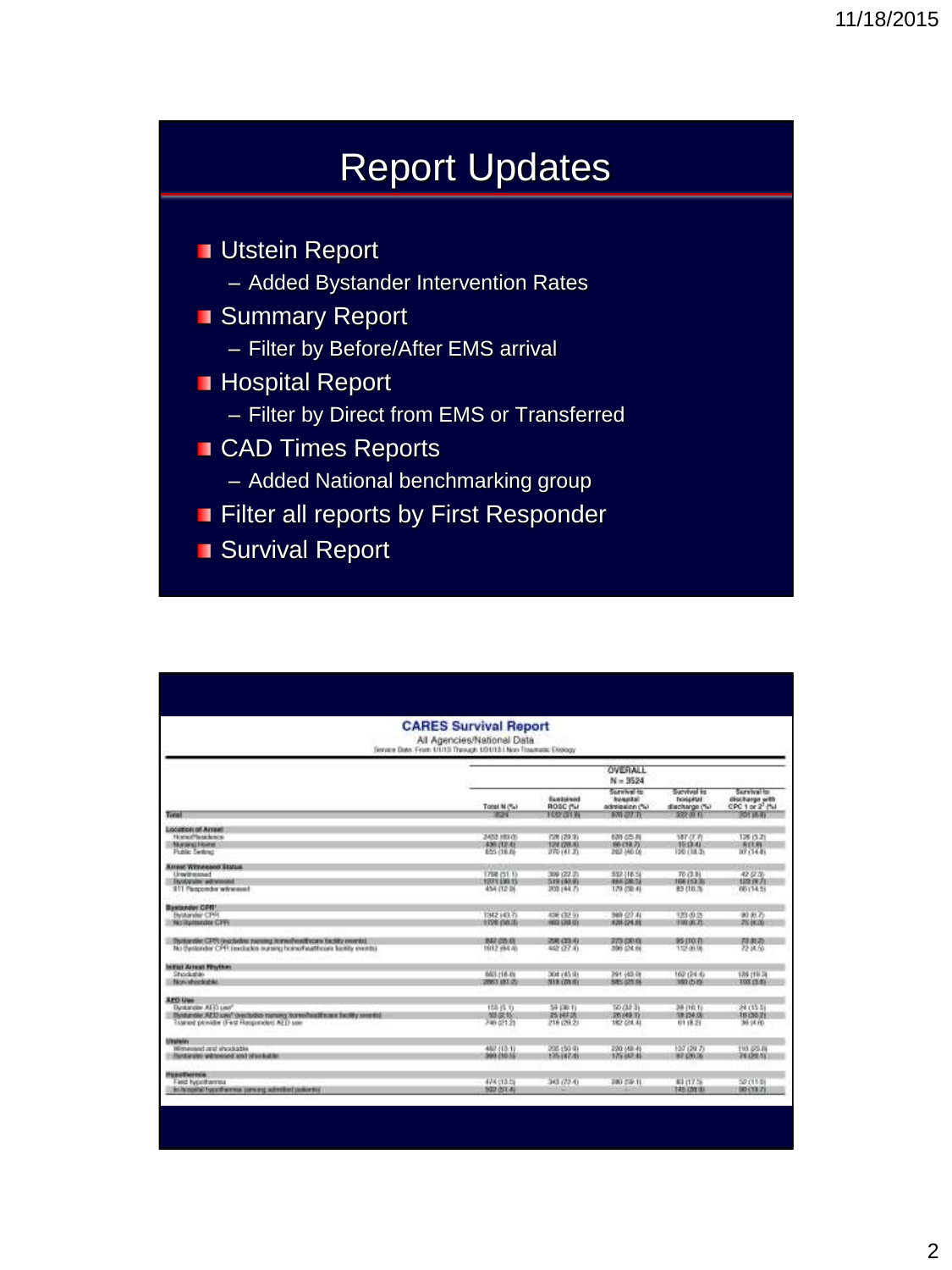### Software Development

- DA-CPR Module updates
	- Report
	- Grey out module if arrest was witnessed by 911 Responder
	- Updates to data dictionary and user guide
- **TTM Module** 
	- Ability to export data as App Admin
	- Addition of "Date and time of ED arrival"
- Supplemental Hospital Elements
	- "Why was hypothermia not initiated/continued in the hospital?"
	- Medical Record Number
- **Dashboard Report**

|  |  |  | <b>Dashboard Report</b> |
|--|--|--|-------------------------|
|--|--|--|-------------------------|

|                                        |                       |                                                                                  |                                                          |                                       | Agency Name: XXXX<br><b>Putjant Outcome Indianary</b>                           |                                                         |                    |                                                                                        |                                                        |            | Activity Indicators             |
|----------------------------------------|-----------------------|----------------------------------------------------------------------------------|----------------------------------------------------------|---------------------------------------|---------------------------------------------------------------------------------|---------------------------------------------------------|--------------------|----------------------------------------------------------------------------------------|--------------------------------------------------------|------------|---------------------------------|
|                                        | <b>Sustained ROSC</b> | 411, 14089<br>Tarytool to<br><b>Playaritai</b><br><b><i><u>Blackwage</u></i></b> | <b>Turning Inc.</b><br><b>Thelaster with</b><br>ORLE III | <b><i><u>Restalienci PETE</u></i></b> | WITHEINED CASES<br><b>Facilities for</b><br><b>Heighted</b><br><b>Skillerge</b> | <b>Bureau Inc.</b><br><b>Chullenge with</b><br>0913-012 | <b>Sedamed ACU</b> | IMPRESSES VIVIVI CASES<br><b>Signatured for</b><br><b>HomeHall</b><br><b>Machenger</b> | <b>Substanting</b><br><b>Charlessewith</b><br>OR Lat.E | <b>CFR</b> | <b>BYLTANIES INTERVENTIONS*</b> |
| Me Agency (N)                          |                       |                                                                                  |                                                          |                                       |                                                                                 |                                                         |                    | ---                                                                                    |                                                        |            |                                 |
| My Agrees Lees (H)                     |                       |                                                                                  |                                                          |                                       |                                                                                 |                                                         |                    |                                                                                        |                                                        |            |                                 |
| <b>Bayer: Cases (M)</b>                |                       |                                                                                  |                                                          |                                       |                                                                                 |                                                         |                    |                                                                                        |                                                        |            |                                 |
| <b>Negat 20th Personalis</b>           |                       |                                                                                  |                                                          |                                       |                                                                                 |                                                         |                    |                                                                                        |                                                        |            |                                 |
| <b>Report Medias (GOO Persontial</b> ) |                       |                                                                                  |                                                          |                                       |                                                                                 |                                                         |                    |                                                                                        |                                                        |            |                                 |
| <b>Faport Sith Partnerlin</b>          |                       |                                                                                  |                                                          |                                       |                                                                                 |                                                         |                    |                                                                                        |                                                        |            |                                 |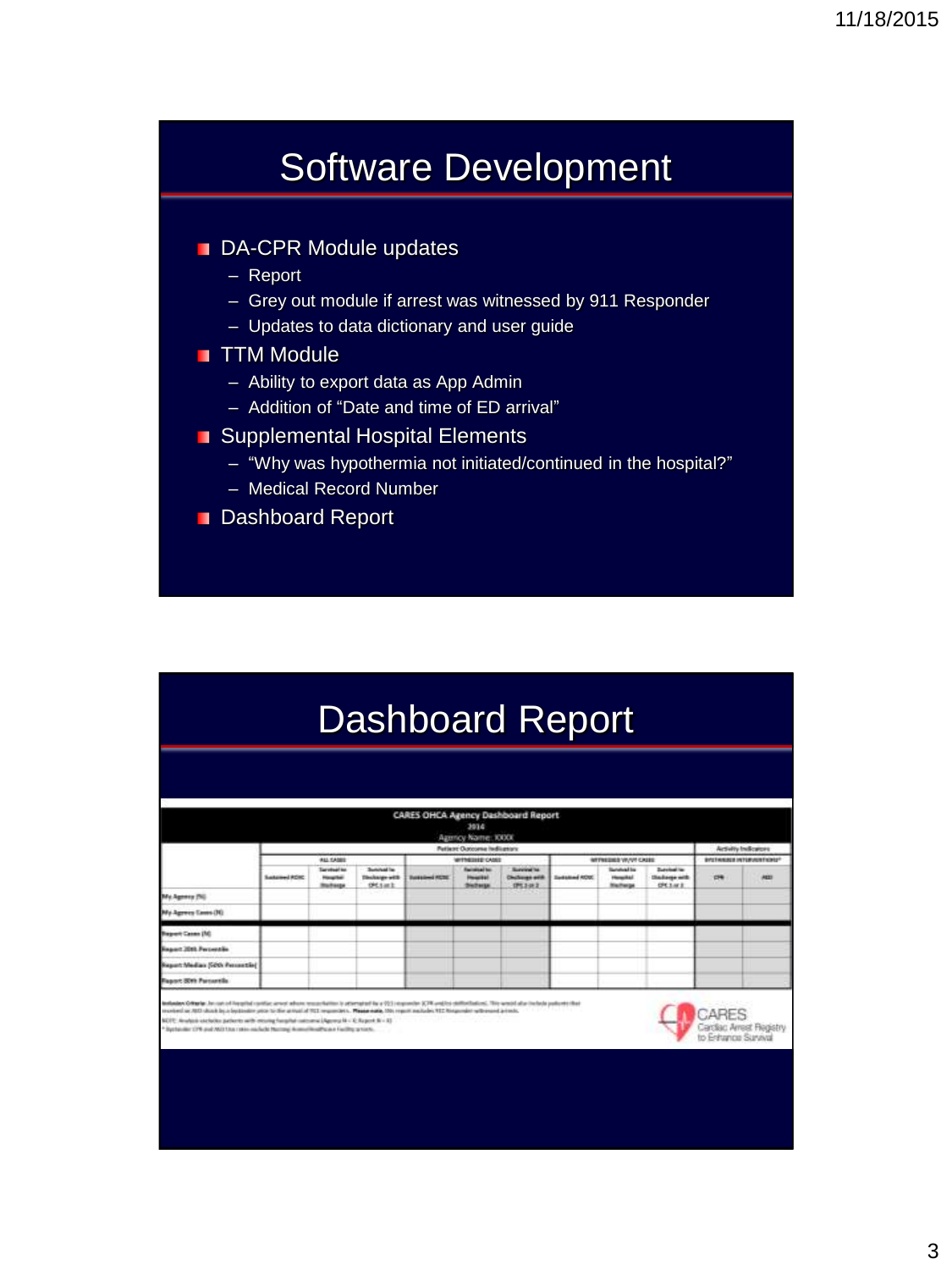

# **CARES CPR METRICS:**

PERFORMANCE MEASURES FOR CARDIO-PULMONARY **RESUSCITATION** 

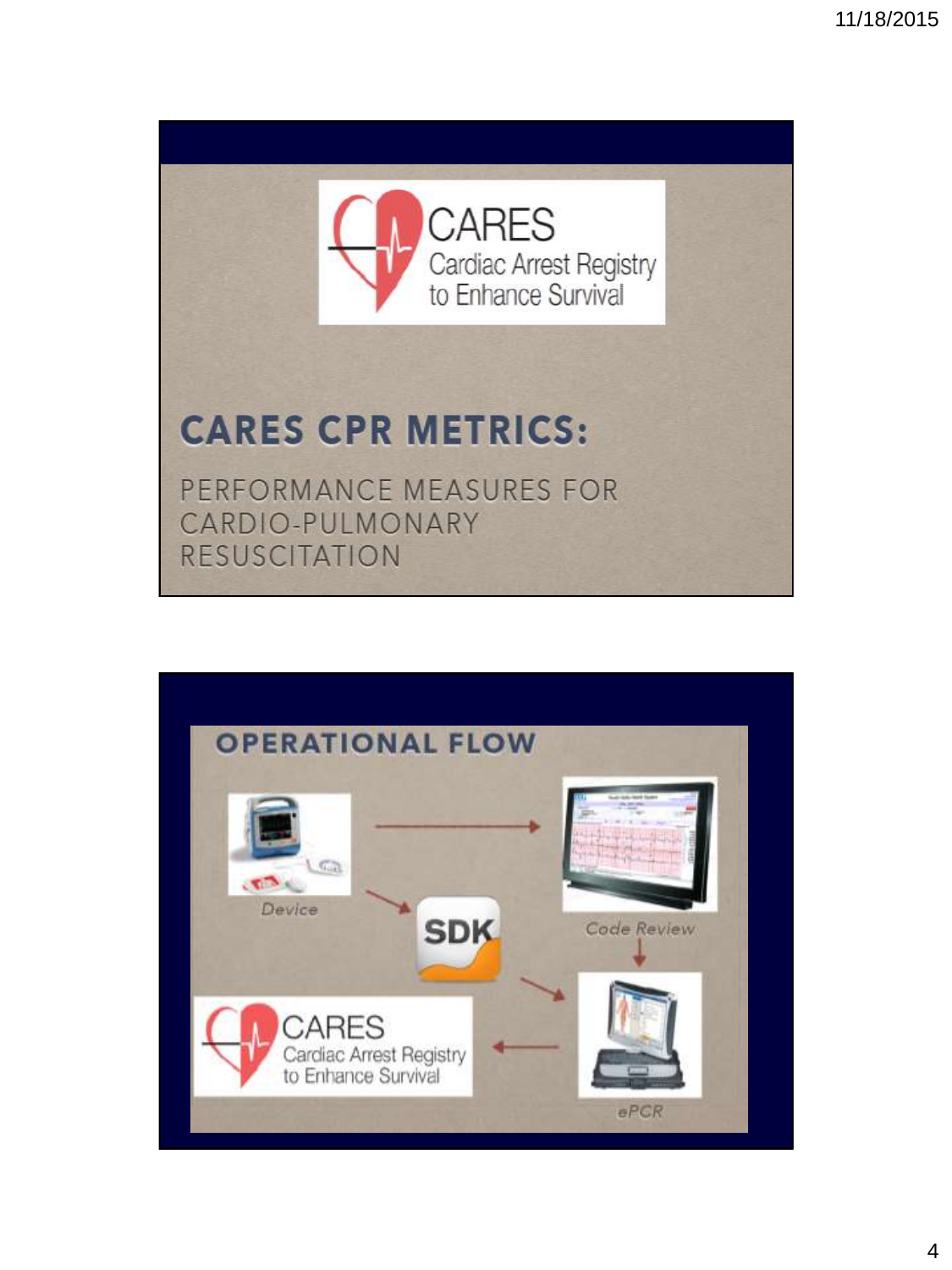## Quality CPR Metrics Module

|                                           | <b>Sizes Row</b>                        |                                                                                                |                    |
|-------------------------------------------|-----------------------------------------|------------------------------------------------------------------------------------------------|--------------------|
|                                           |                                         | For P. Hofficial - 3 Kingdom comm of the day to \$1.000.<br>24 Parcelland Andrea Assets (2019) | 中国<br><b>PG GH</b> |
| The first of books & Palmer               |                                         | <b>Press Roll, Inc.,</b>                                                                       |                    |
| 8118 00 UE<br>$38 + 0021$<br>419 8 199 19 | $-4 - 1$<br>$-1$<br>$-0.61 - 1.$        |                                                                                                |                    |
| 012410113<br>$214 + 448$ (3)              | $44 + 4$<br>man or                      | и                                                                                              |                    |
| 010110118                                 | <b>Scientification</b>                  | š                                                                                              |                    |
| 0111 0118                                 | N. Brand                                | ū.                                                                                             |                    |
| 3144-164-14<br>2014-1211                  | <b>Harry Film</b><br><b>Maria Monta</b> | u                                                                                              |                    |
| 3184 31 M                                 | <b>Die Sele</b>                         | ÷                                                                                              |                    |
| 499 910 010                               | <b>Barris</b> Roberts                   | ж                                                                                              |                    |
| 41111111                                  | and conte                               | ×                                                                                              |                    |
| 0121-1411<br>811110106                    | $-1 - 1$<br><b>MAL MIL</b>              | 車                                                                                              |                    |
| 01012-014                                 | $m = 1$                                 |                                                                                                |                    |
| 81111111                                  | deal, state                             |                                                                                                |                    |
|                                           |                                         |                                                                                                |                    |
|                                           |                                         |                                                                                                |                    |
|                                           |                                         |                                                                                                |                    |
|                                           |                                         |                                                                                                |                    |
|                                           |                                         |                                                                                                |                    |
|                                           |                                         |                                                                                                |                    |
|                                           |                                         |                                                                                                |                    |
|                                           |                                         |                                                                                                |                    |
|                                           |                                         |                                                                                                |                    |
|                                           |                                         |                                                                                                |                    |
|                                           |                                         |                                                                                                |                    |
|                                           |                                         |                                                                                                |                    |
|                                           |                                         |                                                                                                |                    |
|                                           |                                         |                                                                                                | 9                  |
|                                           |                                         |                                                                                                |                    |